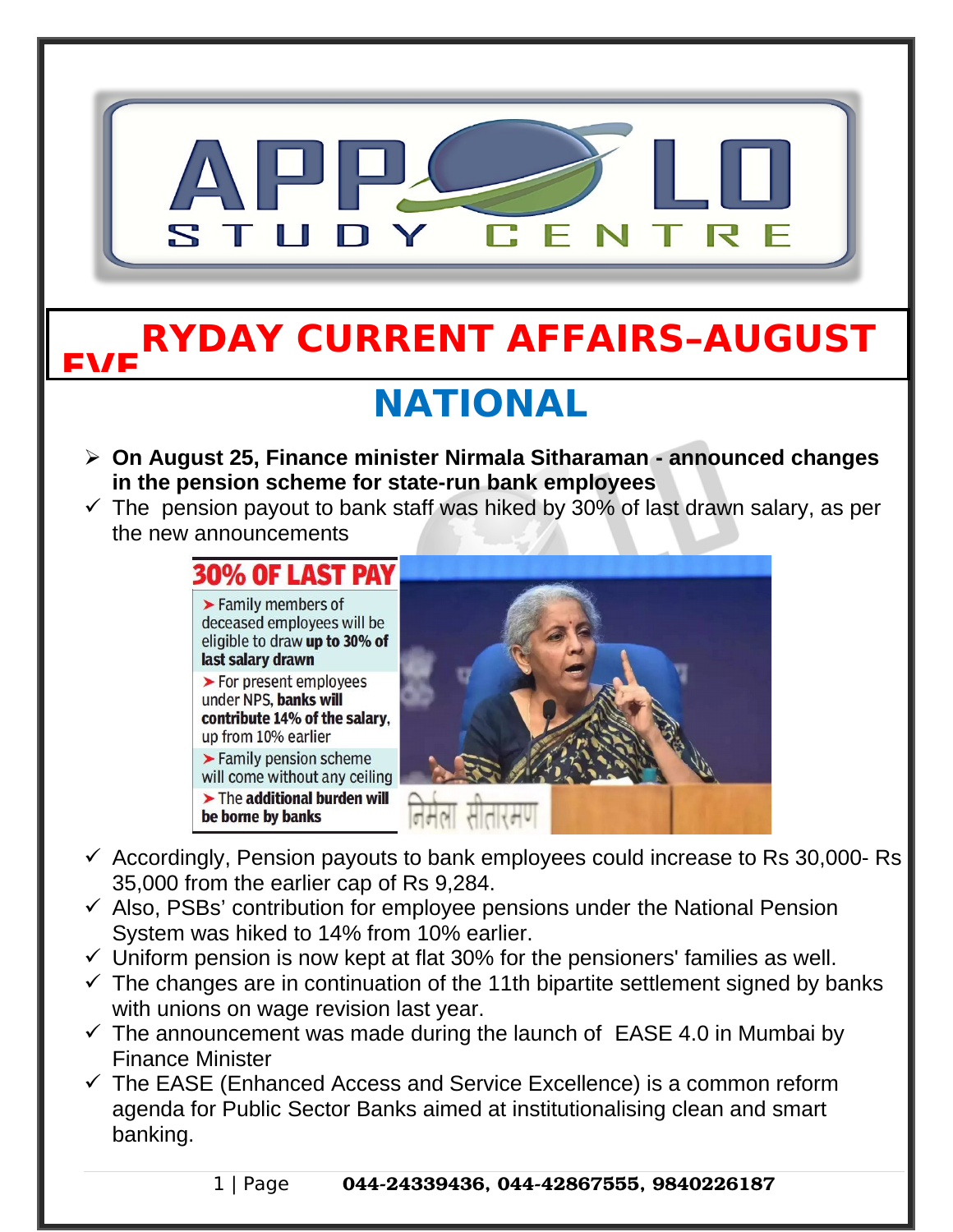- $\checkmark$  The salient features of EASE 4.0 are data-enabled agricultural credit, collaboration amongst financial ecosystem players
- $\checkmark$  The first edition EASE 1.0 was launched in January 2018, while the last edition EASE 3.0 launched in February 2020 was instrumental in enabling digital lending to customers
- $\checkmark$  The Ease 4.0 (Enhanced Access and Service Excellence 4.0) event is organised by the Indian Banks Association (IBA).



- $\checkmark$  During her speech, Finance minister Nirmala Sitharaman has asked bankers to start a programme to promote one product for export from each district.
- $\checkmark$  She also asked bankers to begin a credit outreach programme from October.
- $\checkmark$  The finance minister referred to the 2019 'loan melas' undertaken by banks across 400 districts to promote credit in retail, agriculture & MSME (referred to as RAM).
- $\checkmark$  Before the pandemic, the government had announced the merger of 10 public sector banks into four, which has since been completed.

## **HIGH COURT VERDICT**

- **On August 24, the Madras high court disallowed 10% quota for economically weaker sections (EWS) among forward castes in MBBS admissions under All India Quota (AIQ)**
- $\checkmark$  The Court held that the 10% quota would take the total reservation beyond the Supreme Court-mandated cap of 50%.
- $\checkmark$  The first bench of Chief Justice Sanjib Banerjee and Justice P D Audikesavalu said that the additional reservation provided for EWS in the notification of July 29 cannot be permitted except with the approval of the Supreme Court
- $\checkmark$  It also held that OBC quota for AIQ seats will be 27% as notified by the Union government, and not 50% as demanded by the DMK.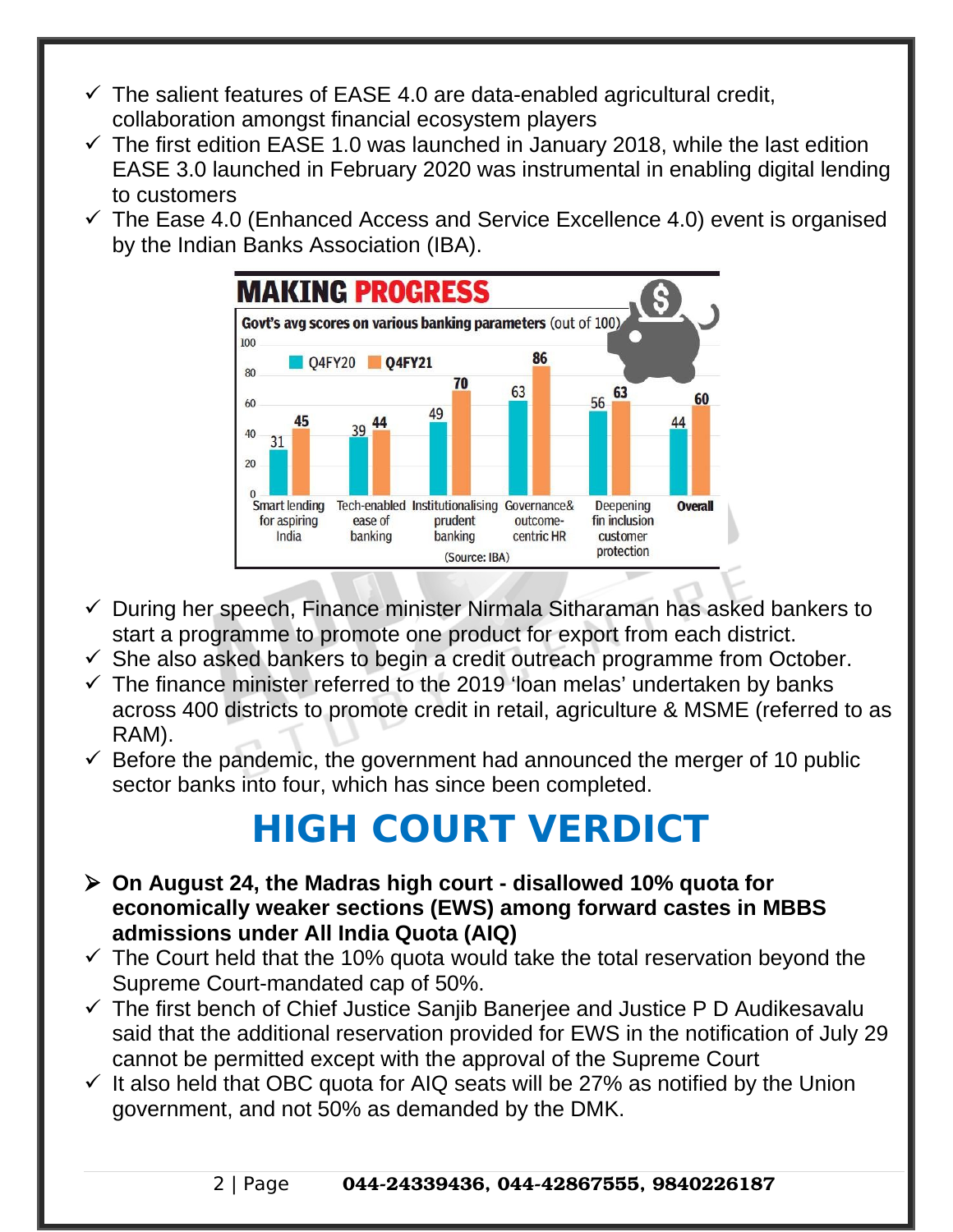- $\checkmark$  The 27% reservation for OBC is in tune with the central legislation which applies to central institutions all over the country.
- **Meanwhile, in another development, the Madras HC in an interim order refused to stay the law providing 10.5% reservation for vanniyars**
- $\checkmark$  Further, the Court said admissions to educational institutions and appointments in state services made under the quota would be subject to final ruling on the constitutional validity of the law.

# **INDIA AND OTHERS**

 **The United Nations Educational, Scientific and Cultural Organization (UNESCO) - released a stamp on the heritage Darjeeling Himalayan Railway (DHR) that was declared a UNESCO heritage site in 1999.**



- $\checkmark$  The stamp shows the Toy Train hauled by the century-old steam engine at Ghoom station that also houses the DHR museum.
- $\checkmark$  The steam engine joyride between Darieeling and Ghoom is extremely popular among tourists and is one of the prime attractions of visiting Darjeeling.
- $\checkmark$  India Post had released two stamps on DHR in the past, one on the occasion of its centenary in 1982 and another in 1993, when a series on Indian mountain locomotives — DHR, Neral-Matheran, Nilgiri Mountain Railway and Kalka-Shimla — were released.

### **SCIENCE, TECHNOLOGY & ENVIRONMENT**

- **Bharat Biotech's chikungunya vaccine candidate (BBV87) has commenced a multi-country phase II and III clinical trials**
- $\checkmark$  The first participant of the trial received a jab in Costa Rica.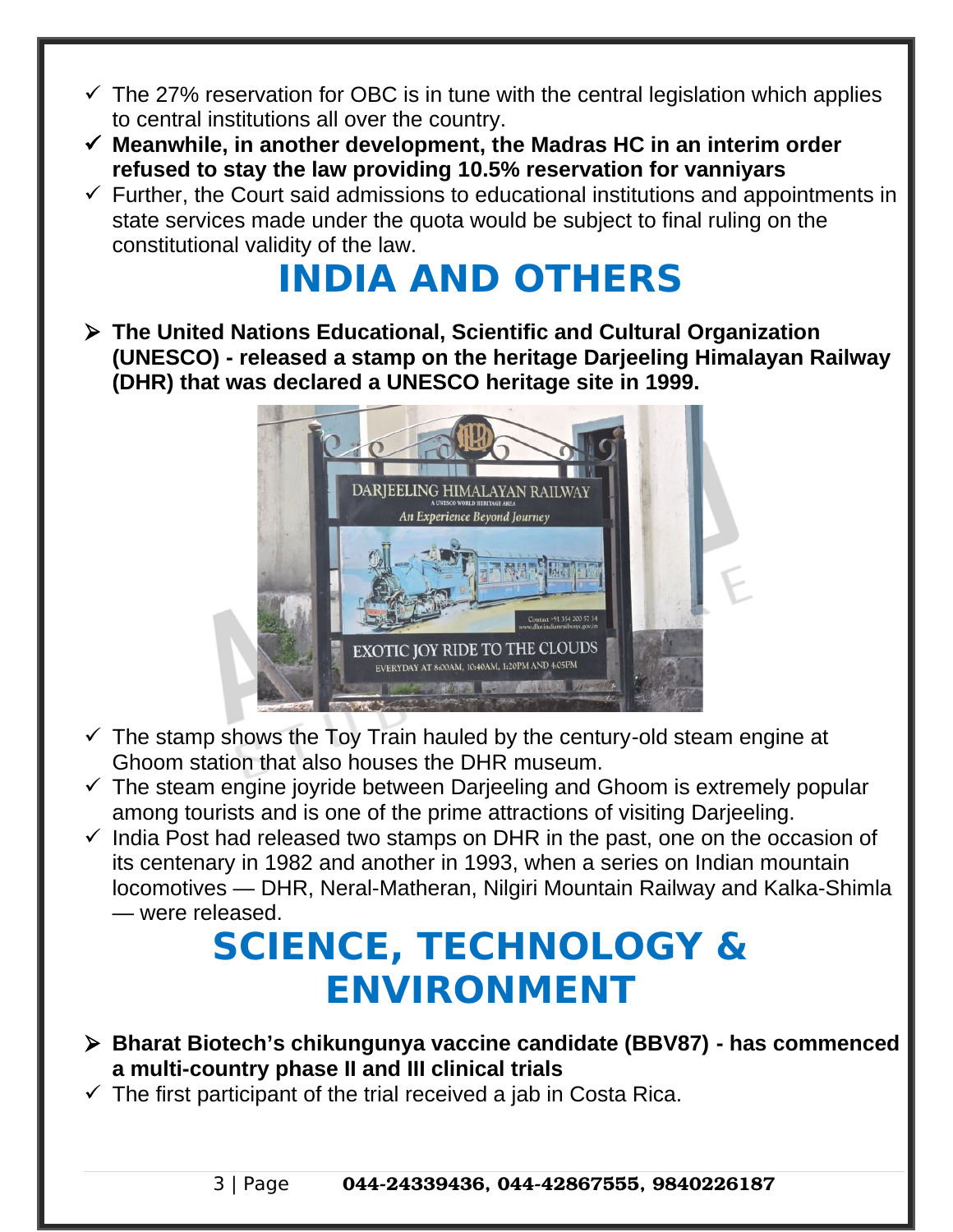- $\checkmark$  The study is being conducted to evaluate the safety and immunogenicity of a twodose regimen of BBV87 in healthy adults at 9 clinical trial sites across 5 countries with endemic chikungunya.
- $\checkmark$  Bharat Biotech has joined hands with the International Vaccine Institute (IVI), which is leading the Global Chikungunya vaccine Clinical Development Programme (GCCDP), for BBV87.
- $\checkmark$  The study is being funded by the Coalition for Epidemic Preparedness Innovations (CEPI) with support from the Ind-CEPI mission of the Department of Biotechnology (DBT).
- $\checkmark$  Apart from Clinica San Agustin in Costa Rica, trials are slated to begin in Panama and Colombia by September 2021 and in Thailand and Guatemala soon after.
- $\checkmark$  The inactivated whole virion vaccine, based on a strain derived from an East, Central, South African (ECSA) genotype, has completed standard pre-clinical studies
- $\checkmark$  It has elicited an optimum immune response in phase-I clinical trials in India.

#### **APPOINTMENTS**

- **Tamil Nadu cadre IPS officer Sanjay Arora, presently serving as Director General, CRPF - has been appointed Director General of Indo Tibetian Border Police (ITBP).**
- $\checkmark$  He will be replacing S S Deswal, who will be retiring on August 31.



- $\checkmark$  The appointments committee of the Cabinet has also approved the appointment of Pankaj Kumar Singh of Rajasthan cadre as Director General of Border Security Force
- $\checkmark$  Pankaj Kumar Singh is a 1988-batch IPS officer from Rajasthan cadre
- $\checkmark$  He is the son of retired IPS officer Prakash Singh who had also headed BSF several years ago and is currently serving as Special DG in the same force.
- $\checkmark$  The BSF was under additional charge of ITBP DG S S Deswal since its last fulltime DG, Rakesh Asthana, was appointed as Delhi police commissioner in July end.
- $\checkmark$  In another order, the Appointments Committee of the Cabinet appointed Balaji Srivastav as the DG of Bureau of Police Research and Development (BPR&D), a central police organisation.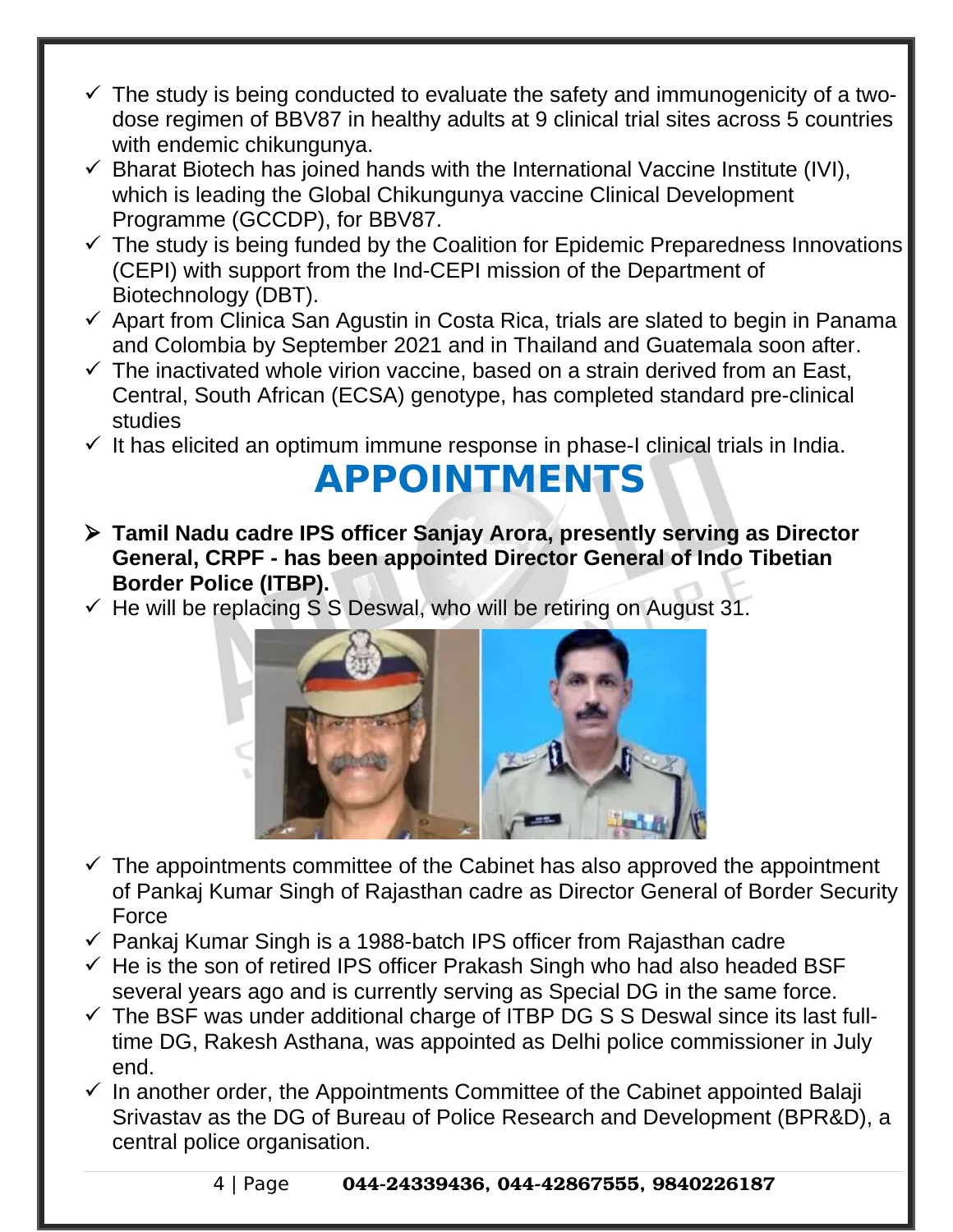$\checkmark$  Srivastav, a 1988 batch IPS officer belonging to AGMUT cadre, will hold the post from the date of his joining till he superannuates on March 31, 2024, or till further orders.

### **SPORTS**

- **Ace Table Tennis player, G Sathiyan won the ITTF Czech International Table Tennis Open Tournament on August 25**
- $\checkmark$  Sathiyan, ranked 39 in the world, defeated Ukraine's Yevhen Pryshchepa 4-0 to win his third singles ITTF title.



- $\checkmark$  Four days ago, Sathiyan won the WTT Contender mixed doubles crown along with Manika Batra in Budapest
- $\checkmark$  Sathiyan has won an ITTF title after a gap of almost 4 years with his last ITTF title coming in November 2017 in Spain
- $\checkmark$  The mixed doubles pair of Sathiyan and Manika Batra have risen to No. 20 as per the latest ITTF world rankings.
- **Paige Greco, an Australian cyclist had the honour of winning the first gold of the Tokyo 2020 Paralympics on August 25**



 $\checkmark$  Greco was in outstanding form as she beat China's Wang Xiaomei in the gold medal race in C1-C3 class 3,000 metre individual pursuit at the Izu Velodrome.